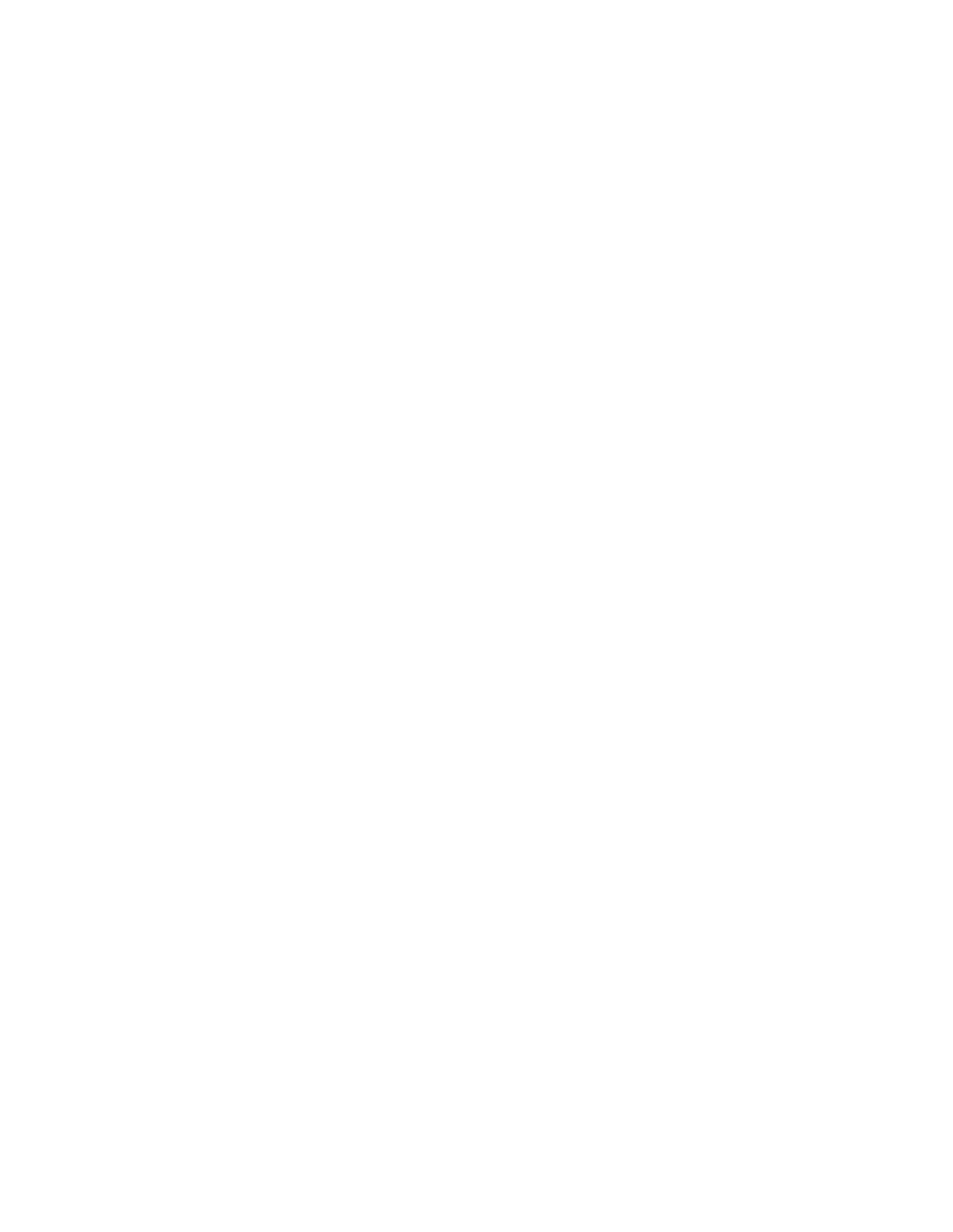# **Required Texts, Readings**

Myers, D. G., & DeWall, C. N. (2015). *Psychology in modules*. Macmillan Higher Education.

Myers, D. G., & Jeeves, M. A. (1987). *Psychology through the eyes of faith*. Harper & Row Publishers.

*\$135 USD for LaunchPad + Loose Leaf Sheets* Loose-leaf Version for Psychology in Modules 11e & LaunchPad for Myers' Psychology in Modules 11e (Six Month Access) David G. Myers; C. Nathan DeWall ©2016 | Eleventh Edition | ISBN-10: 1-319-01704-5; ISBN-13: 978-1-319-01704-0

# **Course Requirements**

- 1. Read chapters and journal article assignments on a daily basis. Please read as much of Myers and DeWall (2015) *Psychology in Modules* textbook as you can before the first day of class. You will be called upon to demonstrate your knowledge of the assigned literature from time to time.
- 2. Lead and participate in class discussions. It is important for each student to be an active contributor to the thinking in this field, and leadership of this course, rather than a passive recipient of information. **Toward this end, each student is required to lead or co-lead discussion one or more class sessions. To plan ahead, if your last name begins with the letter A-I, please be prepared to lead discussion about modules 1-18; J-R chapters 19-17; S-Z chapters 38-55.** To encourage active participation, it is my practice to call on students (gently) to lead class discussion of required readings. Such discussions proceed more professionally if they are based on a thoughtfully prepared outline of the chapter/article, rather than your memory, highlighting or marginal notes.
- 3. Outline readings. To facilitate your analysis of the readings, each article or chapter should be outlined or condensed using the following format, and completed by the day of the assignment. The outline need be no longer than a page or two, and written in a form that can be delivered to the class or used as a refresher in the future. I will collect at least **four outlines** as evidence of each students' preparation. The outline should address the main concepts, supporting evidence, threats to validity, counter-arguments, and/or potential applications to your life, work, and ministry.
- 4. Write and turn in a **ministry application paper** (due June 9, 2017 or earlier): See instructions on the following page.
- 5. Write and turn in a **book review** (due June 9, 2017 or earlier): A book review on Seligman's *Flourish* (or a comparable book) is due by June 9, 2017 or earlier.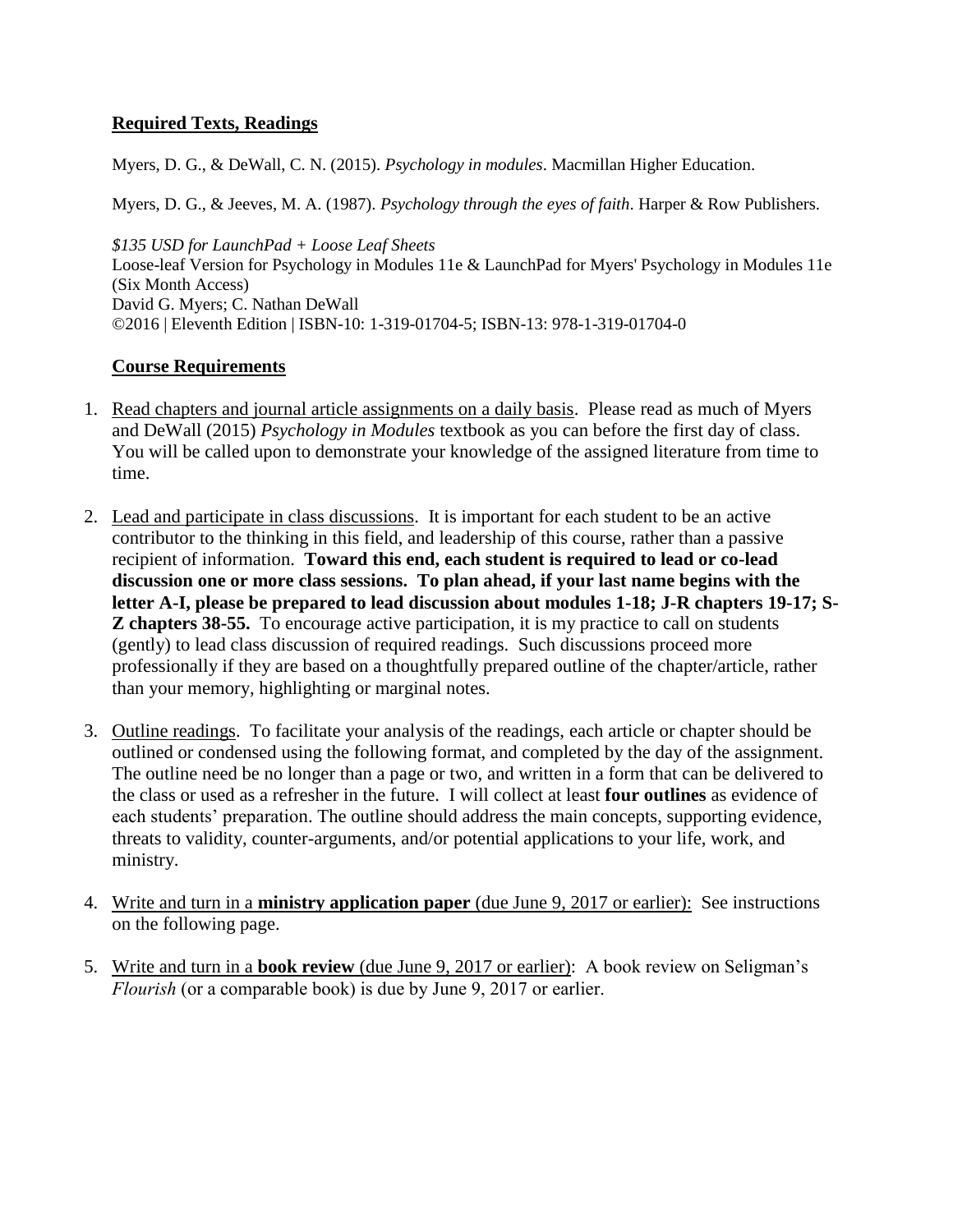#### **Grading**

| Class participation and discussion leadership (due May $9-13$ )*:                                                                                     | 10%               |
|-------------------------------------------------------------------------------------------------------------------------------------------------------|-------------------|
| Outlines of readings (4 total; due May 9-13):<br>Ministry application paper/proposal (due June 10 or before):<br>Book review (due June 10 or before): | 30%<br>30%<br>30% |

\* Notes: Class participation includes attendance and participation during class discussions and leadership of class discussions. Some outlines of the readings are to be completed before coming to the class during which they will be discussed. Some outlines may be turned in after May 13.

#### **Grade scale**

The letter grade *you earn* will be assigned using the following scale.  $A= 90-100$ ,  $A = 85-89$ ,  $A= 80-84$ ,  $B= 77-79$ ,  $B = 73-76$ ,  $B= 70-72$ ,  $C= 67-69$ ,  $C = 63-66$ ,  $C= 60-62$ , D+=57-59, D=53-56, D-=50-52, F=0-49

#### **Book Review Guidelines (5-7 pages, double-spaced)**

- 1. Include a reference (i.e., Author, Title, Publisher, Year of publication).
- 2. Provide a brief statement about the author and his or her background.
- 3. State the purpose of the book and the methodology of the author.
- 4. How well did the author accomplish the stated purpose?
- 5. Summarize the most important chapters in sentence form.
- 6. Give your brief understanding of the main points.
- 7. What were the strengths and weaknesses of this book?
- 8. How would you hope to use this in your current and/or future ministry?
- 9. Would you recommend this book to others? Who? Why?
- 10. If you use other reviews or sources, please be clear about giving credit and cite the source(s), and include a References section.
- 11. Turn in your book review by email to wade rowatt@baylor.edu by June 10 or sooner.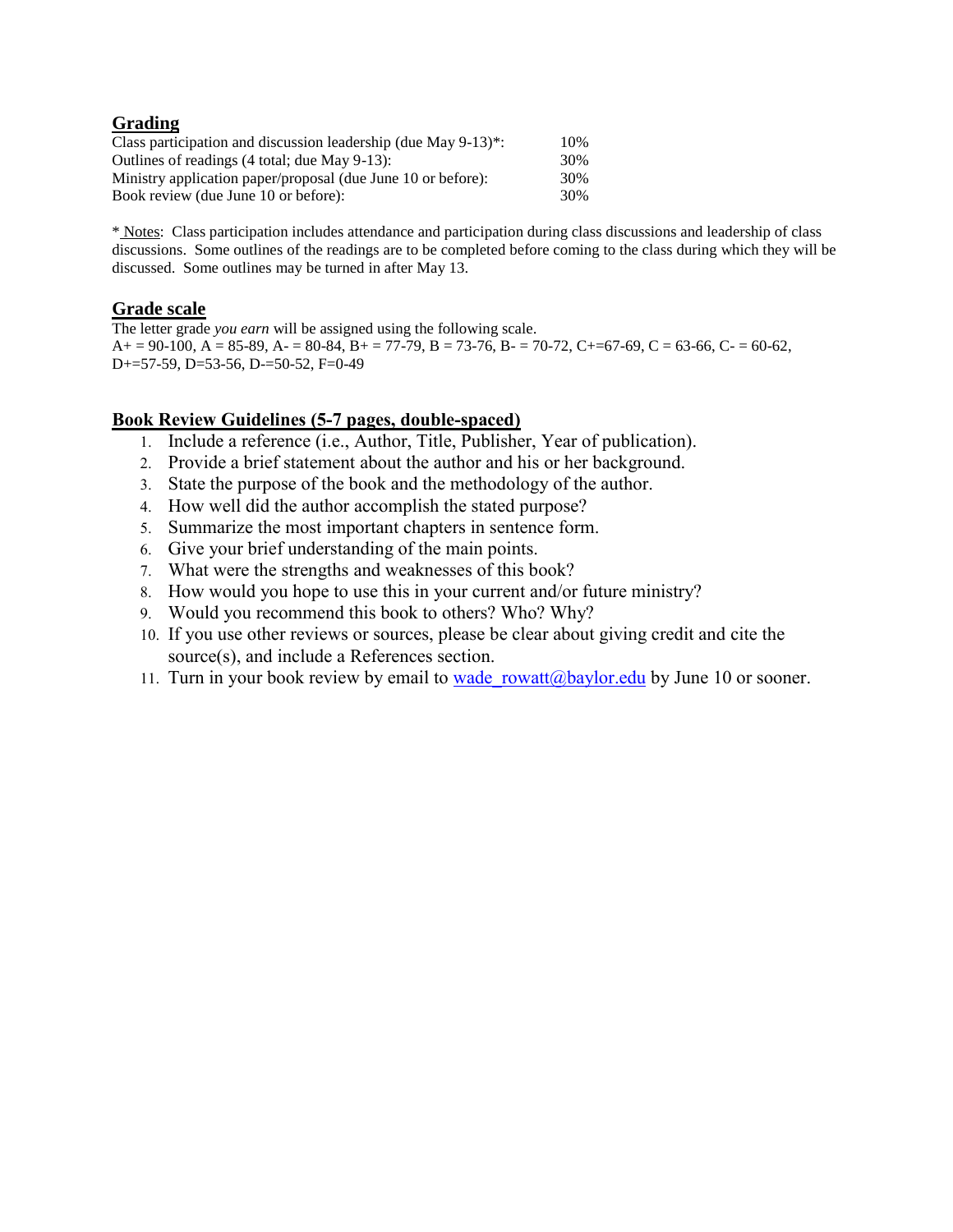#### **MINISTRY APPLICATION PAPER/PROPOSAL**

Instructions: Type a 10 to 12 page paper in which you discuss how theory and specific psychology research can be applied to your specialization (i.e., Christian Worldview, Counselling and Spiritual Care, Pastoral Studies). A higher-quality paper will integrate research findings about specific concepts or principles when discussing professional issues and applications. A lower-quality paper will simply describe concepts or principles with minimal application or insight beyond the basic research.

- 1. Professional writing style: The writing style should conform to the college's guidelines: [http://www.mcmasterdivinity.ca/sites/default/files/documents/mdcstyleguide.pdf](http://www.mcmasterdivinity.ca/sites/default/files/documents/MDCStyleGuide.pdf)
- 2. Academic honesty/integrity: This assignment is to be completed by you independently. Please do not communicate about the content of this assignment verbally, nonverbally, electronically, in handwriting, by phone, text-message --or in any other way--with anyone else (other than the course instructor). This is not a collaborative assignment. Please be sure you understand what constitutes academic honesty/integrity and dishonesty before completing this assignment: <http://www.mcmasterdivinity.ca/programs/rules-regulations>
- 3. An electronic copy of your paper, along with this signed page, **is due by 11:59pm, Friday, June 9, 2017** (or sooner). Please turn in your paper by email to: wade rowatt@baylor.edu

If you have questions about this assignment, please contact Dr. Wade C. Rowatt.

**\_\_\_\_\_\_\_\_\_\_\_\_\_\_\_\_\_\_\_\_\_\_\_\_\_\_\_\_\_\_\_\_\_\_\_\_\_\_\_\_\_\_\_\_\_\_\_\_\_\_\_\_\_\_**

**\_\_\_\_\_\_\_\_\_\_\_\_\_\_\_\_\_\_\_\_\_\_\_\_\_\_\_\_\_\_\_\_\_\_\_\_\_\_\_\_\_\_\_\_\_\_\_\_\_\_\_\_\_\_**

#### **Academic Integrity Assurance**

I certify that I am the sole author of this assignment and that I did not consult anyone else when completing this assignment.

**(Signed Name)**

**(Printed Name) (Date)**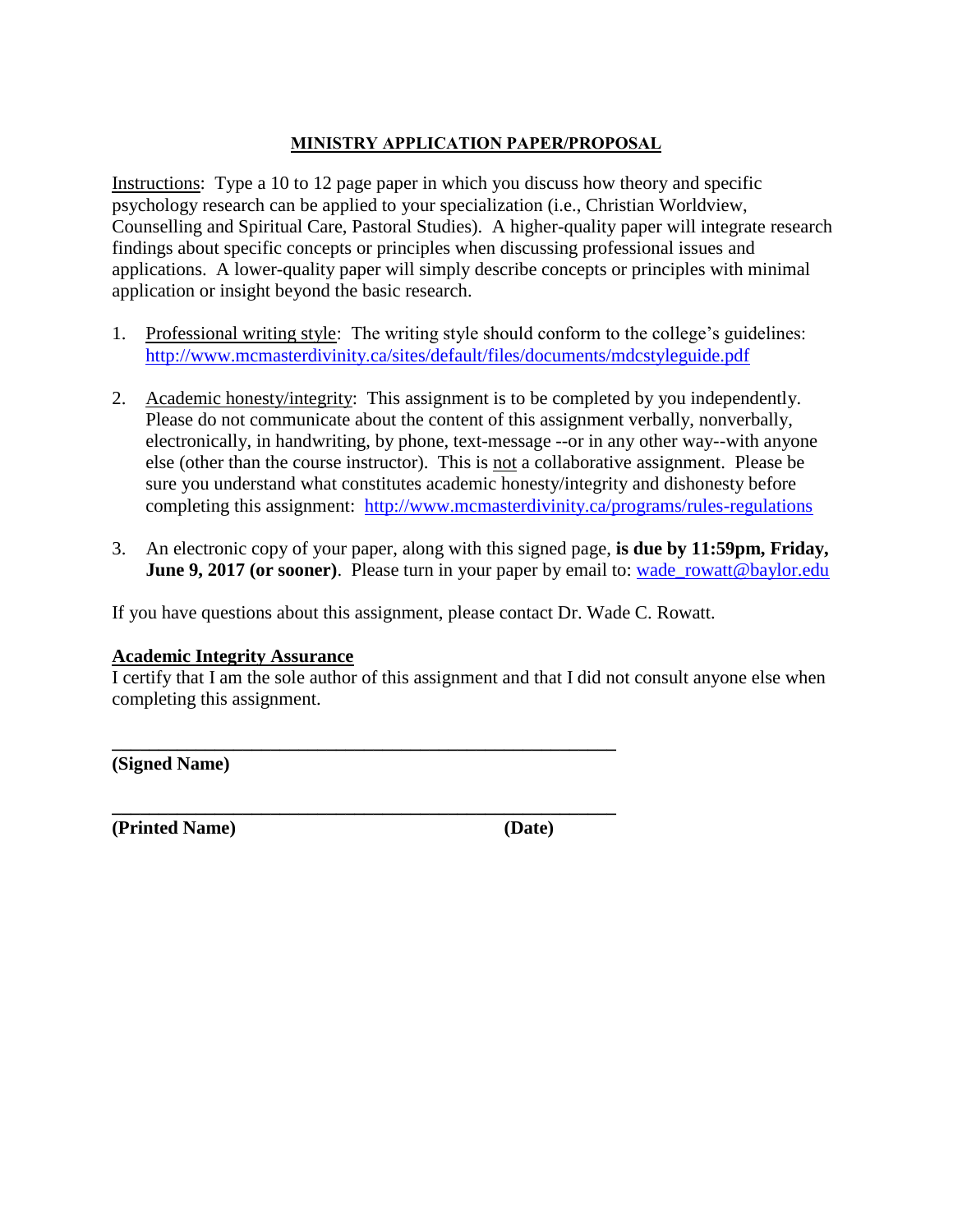# **McDiv Course Policies**

### A. Textbook Purchase

All required textbooks for this class are available from the College's book service, READ On Bookstore, Room 145, McMaster Divinity College. Texts may be purchased on the first day of class. For advance purchase, you may contact READ On Bookstore, 5 International Blvd, Etobicoke,Ontario M9W 6H3 : phone 416.620.2934; fax 416.622.2308; email [books@readon.ca.](mailto:books@readon.ca) Other book services may also carry the texts.

#### B. Academic Honesty

Academic dishonesty is a serious offence that may take any number of forms, including plagiarism, the submission of work that is not one's own or for which previous credit has been obtained, and/or unauthorized collaboration with other students. Academic dishonesty can result in severe consequences, e.g., failure of the assignment, failure of the course, a notation on one's academic transcript, and/or suspension or expulsion from the College. Students are responsible for understanding what constitutes academic dishonesty. Please refer to the Divinity College Statement on Academic Honesty ~<http://www.mcmasterdivinity.ca/programs/rules-regulations>

#### C. Gender Inclusive Language

McMaster Divinity College uses inclusive language for human beings in worship services, student written materials, and all of its publications. In reference to biblical texts, the integrity of the original expressions and the names of God should be respected. The NRSV and TNIV are examples of the use of inclusive language for human beings. It is expected that inclusive language will be used in chapel services and all MDC assignments.

#### D. Style

All stylistic considerations (including but not limited to questions of formatting, footnotes, and bibliographic references) must conform to the McMaster Divinity College Style Guidelines for Essays and Theses

[http://www.mcmasterdivinity.ca/sites/default/files/documents/mdcstyleguide.pdf](http://www.mcmasterdivinity.ca/sites/default/files/documents/MDCStyleGuide.pdf) Failure to observe appropriate form will result in grade reductions.

#### Disclaimer

This syllabus is the property of the instructor and is prepared with currently available information. The instructor reserves the right to make changes and revisions up to and including the first day of class.